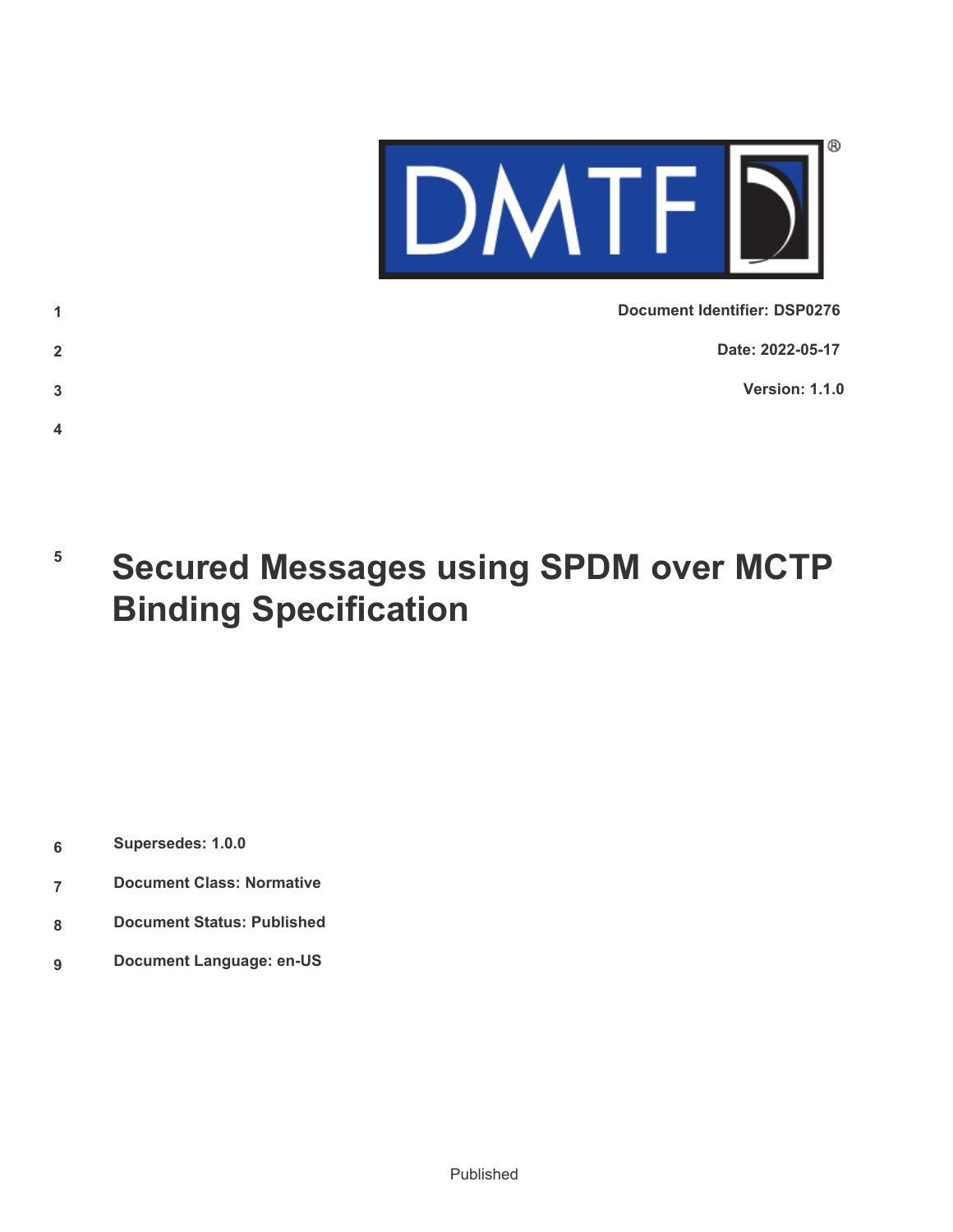Copyright Notice Copyright © 2019-2022 DMTF. All rights reserved.

- 10 DMTF is a not-for-profit association of industry members dedicated to promoting enterprise and systems management and interoperability. Members and non-members may reproduce DMTF specifications and documents, provided that correct attribution is given. As DMTF specifications may be revised from time to time, the particular version and release date should always be noted.
- 11 Implementation of certain elements of this standard or proposed standard may be subject to third party patent rights, including provisional patent rights (herein "patent rights"). DMTF makes no representations to users of the standard as to the existence of such rights, and is not responsible to recognize, disclose, or identify any or all such third party patent right, owners or claimants, nor for any incomplete or inaccurate identification or disclosure of such rights, owners or claimants. DMTF shall have no liability to any party, in any manner or circumstance, under any legal theory whatsoever, for failure to recognize, disclose, or identify any such third party patent rights, or for such party's reliance on the standard or incorporation thereof in its product, protocols or testing procedures. DMTF shall have no liability to any party implementing such standard, whether such implementation is foreseeable or not, nor to any patent owner or claimant, and shall have no liability or responsibility for costs or losses incurred if a standard is withdrawn or modified after publication, and shall be indemnified and held harmless by any party implementing the standard from any and all claims of infringement by a patent owner for such implementations.
- 12 For information about patents held by third-parties which have notified the DMTF that, in their opinion, such patent may relate to or impact implementations of DMTF standards, visit [http://www.dmtf.org/about/](http://www.dmtf.org/about/policies/disclosures.php) [policies/disclosures.php.](http://www.dmtf.org/about/policies/disclosures.php)
- 13 This document's normative language is English. Translation into other languages is permitted.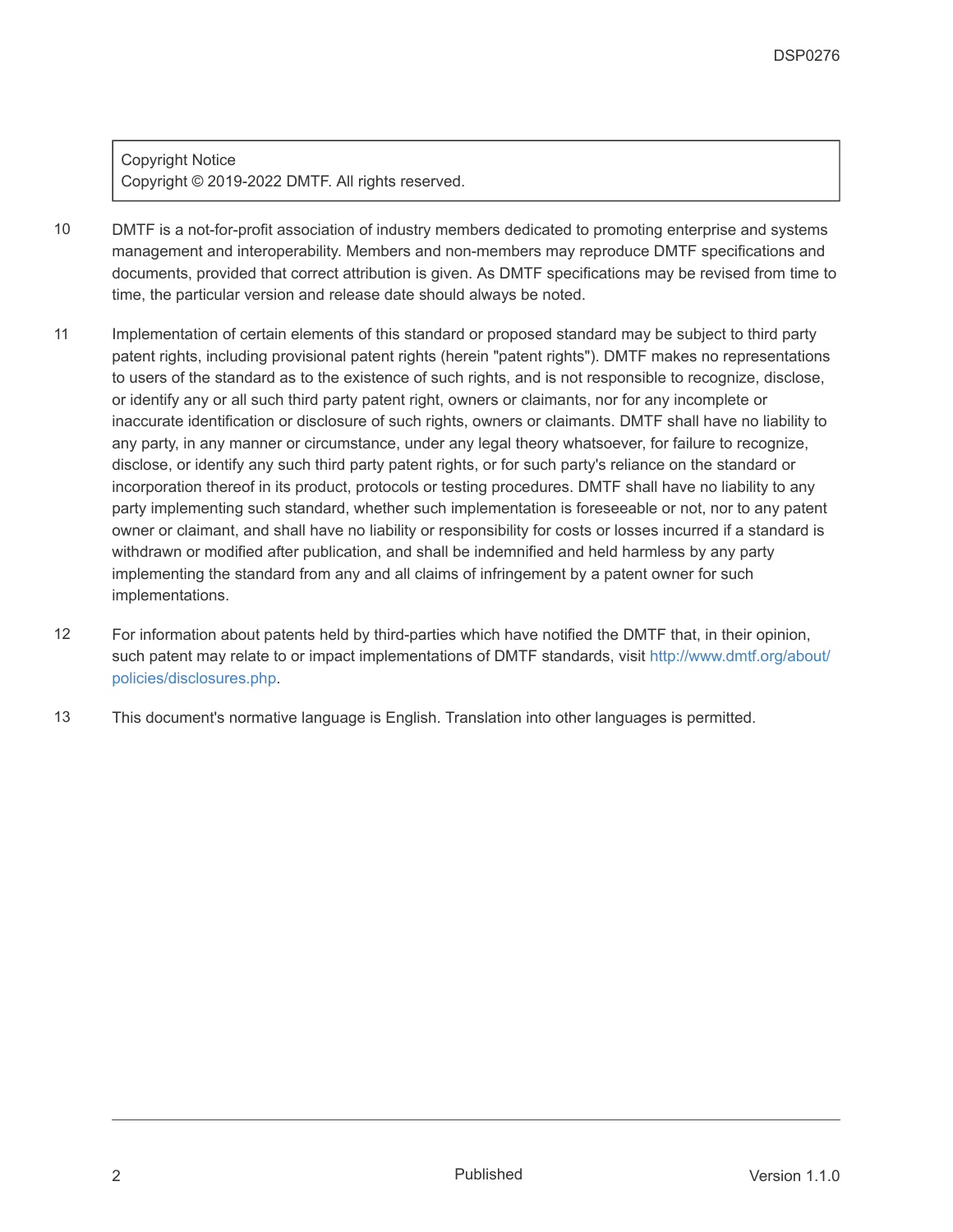#### **CONTENTS**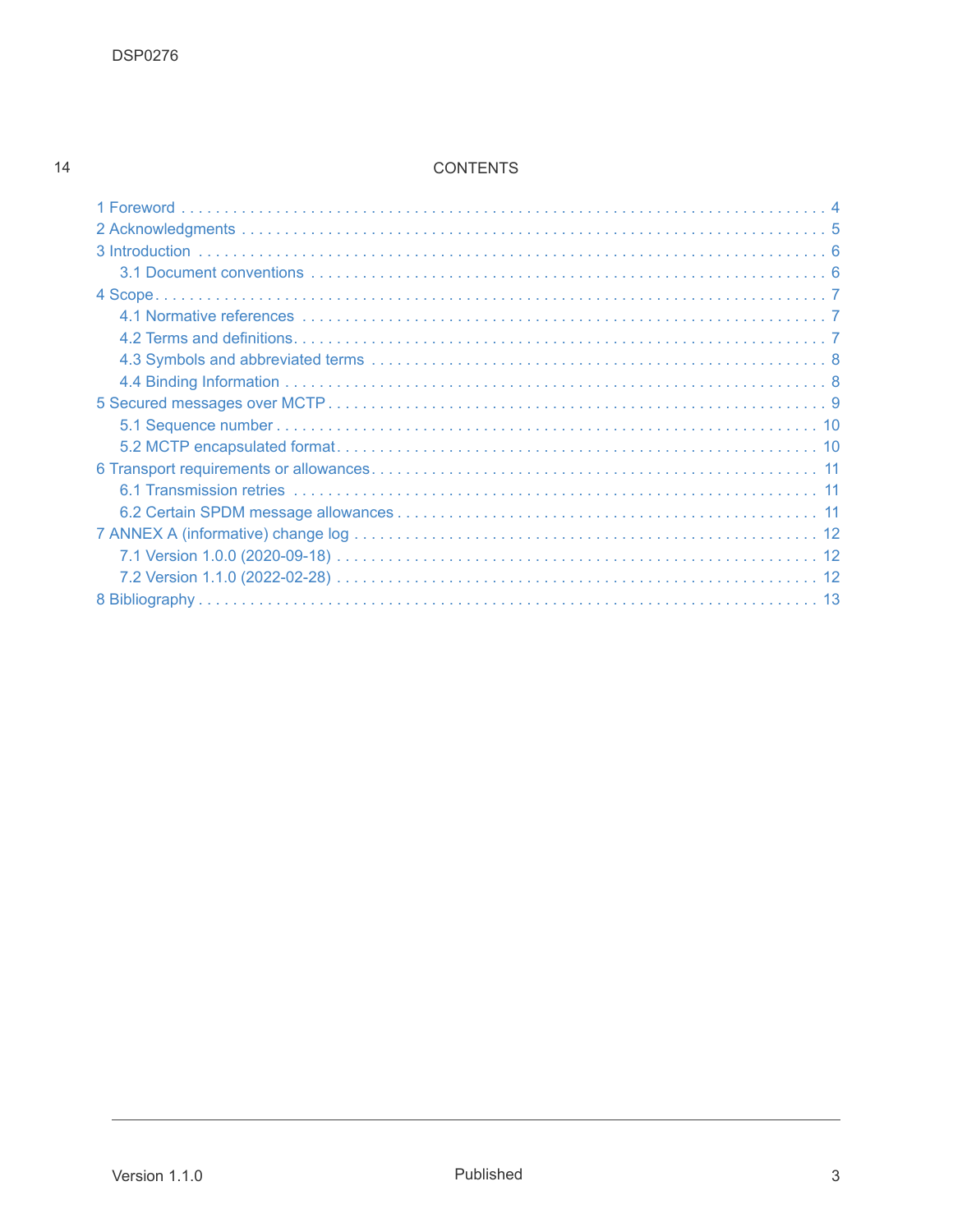## <span id="page-3-0"></span>**<sup>15</sup> 1 Foreword**

- 16 The Platform Management Components Intercommunications (PMCI) Working Group prepared the *Secured Messages using SPDM over MCTP Binding Specification* (DSP0276).
- 17 DMTF is a not-for-profit association of industry members that promotes enterprise and systems management and interoperability. For information about the DMTF, see [https://www.dmtf.org](https://www.dmtf.org/).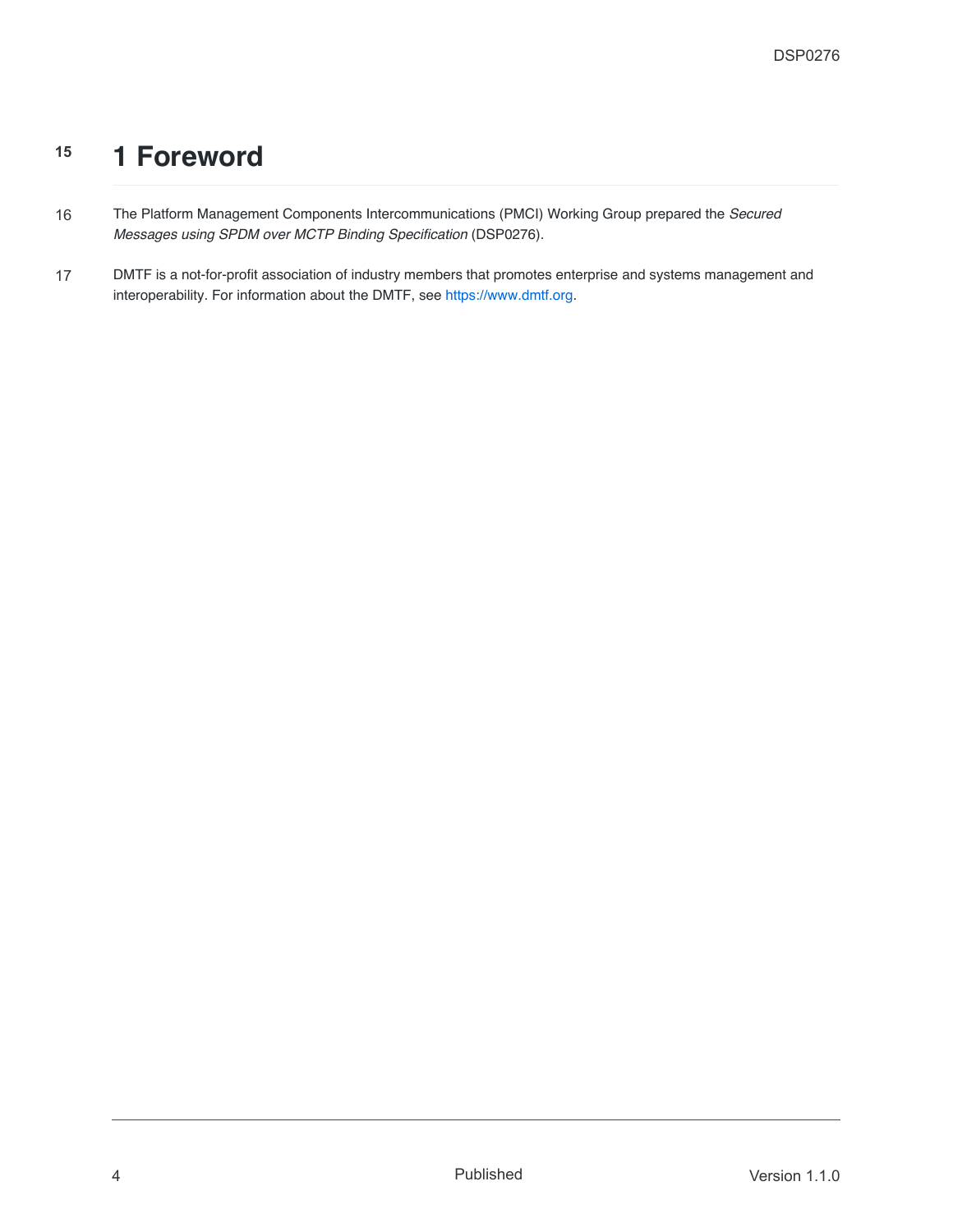# <span id="page-4-0"></span>**<sup>18</sup> 2 Acknowledgments**

19 The DMTF acknowledges the following individuals for their contributions to this document:

- Patrick Caporale Lenovo
- Nigel Edwards Hewlett Packard Enterprise
- Daniil Egranov Arm Limited
- Philip Hawkes Qualcomm Inc.
- Brett Henning Broadcom Inc.
- Jeff Hilland Hewlett Packard Enterprise
- Theo Koulouris Hewlett Packard Enterprise
- Donald Matthews Advanced Micro Devices, Inc.
- Edward Newman Hewlett Packard Enterprise
- Eliel Louzoun Intel Corporation
- Jim Panian Qualcomm Inc.
- Scott Phuong Cisco Systems, Inc.
- Viswanath Ponnuru Dell Technologies
- Xiaoyu Ruan Intel Corporation
- Bob Stevens Dell Technologies
- Nitin Sarangdhar DMTF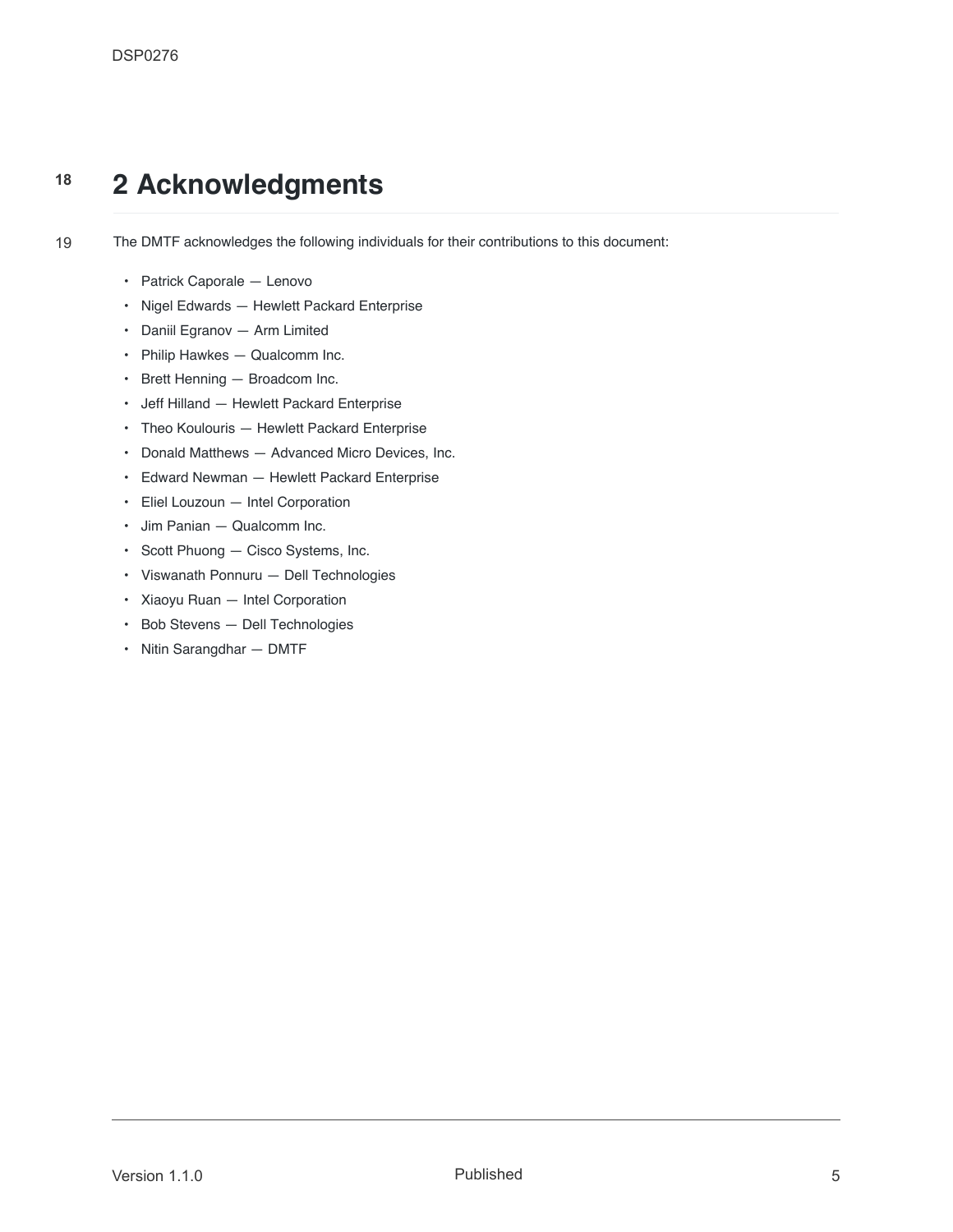## <span id="page-5-0"></span>**<sup>20</sup> 3 Introduction**

21 This specification binds Secured Messages using SPDM specification (DSP0277) to MCTP transport.

## <span id="page-5-1"></span>**22 3.1 Document conventions**

- Document titles appear in *italics*.
- The first occurrence of each important term appears in *italics* with a link to its definition.
- ABNF rules appear in a monospaced font.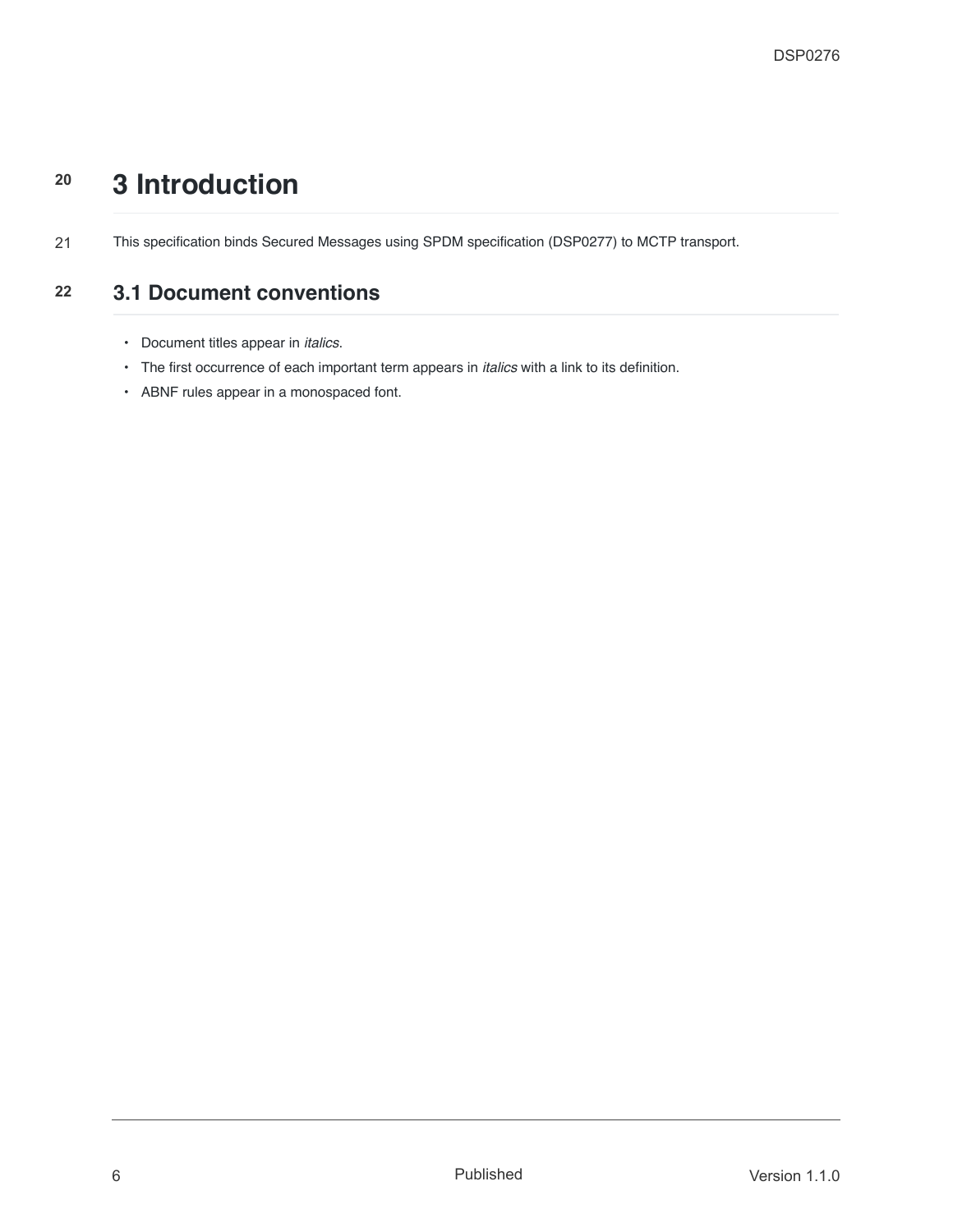## <span id="page-6-0"></span>**<sup>23</sup> 4 Scope**

24 This document binds Secured Messages using SPDM to MCTP transport and further defines the transport specific details as outlined in *Secured Messages using SPDM*.

#### <span id="page-6-1"></span>**25 4.1 Normative references**

- <span id="page-6-6"></span><span id="page-6-5"></span><span id="page-6-4"></span>26 The following referenced documents are indispensable for the application of this specification. For dated or versioned references, only the edition cited (including any corrigenda or DMTF update versions) applies. For references without a date or version, the latest Published edition of the referenced document (including any corrigenda or DMTF update versions) applies.
	- DMTF DSP0236, *MCTP Base Specification 1.3.0*, [https://dmtf.org/sites/default/files/standards/documents/](https://dmtf.org/sites/default/files/standards/documents/DSP0236_1.3.0.pdf) [DSP0236\\_1.3.0.pdf](https://dmtf.org/sites/default/files/standards/documents/DSP0236_1.3.0.pdf)
	- DMTF DSP0239, *MCTP IDs and Codes 1.7.0*, [https://www.dmtf.org/sites/default/files/standards/documents/](https://www.dmtf.org/sites/default/files/standards/documents/DSP0239_1.7.0.pdf) [DSP0239\\_1.7.0.pdf](https://www.dmtf.org/sites/default/files/standards/documents/DSP0239_1.7.0.pdf)
	- DMTF DSP0274, *Security Protocol and Data Model (SPDM) Base Specification 1.2*, [https://www.dmtf.org/sites/](https://www.dmtf.org/sites/default/files/standards/documents/DSP0274_1.2.pdf) [default/files/standards/documents/DSP0274\\_1.2.pdf](https://www.dmtf.org/sites/default/files/standards/documents/DSP0274_1.2.pdf)
	- DMTF DSP0277, *Secured Messages using SPDM Specification 1.1*, [https://www.dmtf.org/sites/default/files/](https://www.dmtf.org/sites/default/files/standards/documents/DSP0277_1.1.pdf) [standards/documents/DSP0277\\_1.1.pdf](https://www.dmtf.org/sites/default/files/standards/documents/DSP0277_1.1.pdf)
	- *ISO/IEC Directives, Part 2, Principles and rules for the structure and drafting of ISO and IEC documents*, <https://isotc.iso.org/livelink/livelink.exe?func=ll&objId=4230456&objAction=browse&sort=subtype>
	- IETF RFC5234, *Augmented BNF for Syntax Specifications: ABNF*, January 2008, [https://tools.ietf.org/html/](https://tools.ietf.org/html/rfc5234) [rfc5234](https://tools.ietf.org/html/rfc5234)
	- *The Datagram Transport Layer Security (DTLS) Protocol Version 1.3, 2020-06-03 Draft*, <https://datatracker.ietf.org/doc/draft-ietf-tls-dtls13/>

#### <span id="page-6-8"></span><span id="page-6-7"></span><span id="page-6-3"></span><span id="page-6-2"></span>**27 4.2 Terms and definitions**

- 28 In this document, some terms have a specific meaning beyond the normal English meaning. This clause defines those terms.
- 29 The terms "shall" ("required"), "shall not," "should"("recommended"), "should not" ("not recommended"), "may," "need not" ("not required"), "can" and "cannot" in this document are to be interpreted as described in [ISO/IEC Directives,](#page-6-3) [Part 2,](#page-6-3) Clause 7. The terms in parentheses are alternatives for the preceding term, for use in exceptional cases when the preceding term cannot be used for linguistic reasons. Note that [ISO/IEC Directives, Part 2](#page-6-3), Clause 7 specifies additional alternatives. Occurrences of such additional alternatives shall be interpreted in their normal English meaning.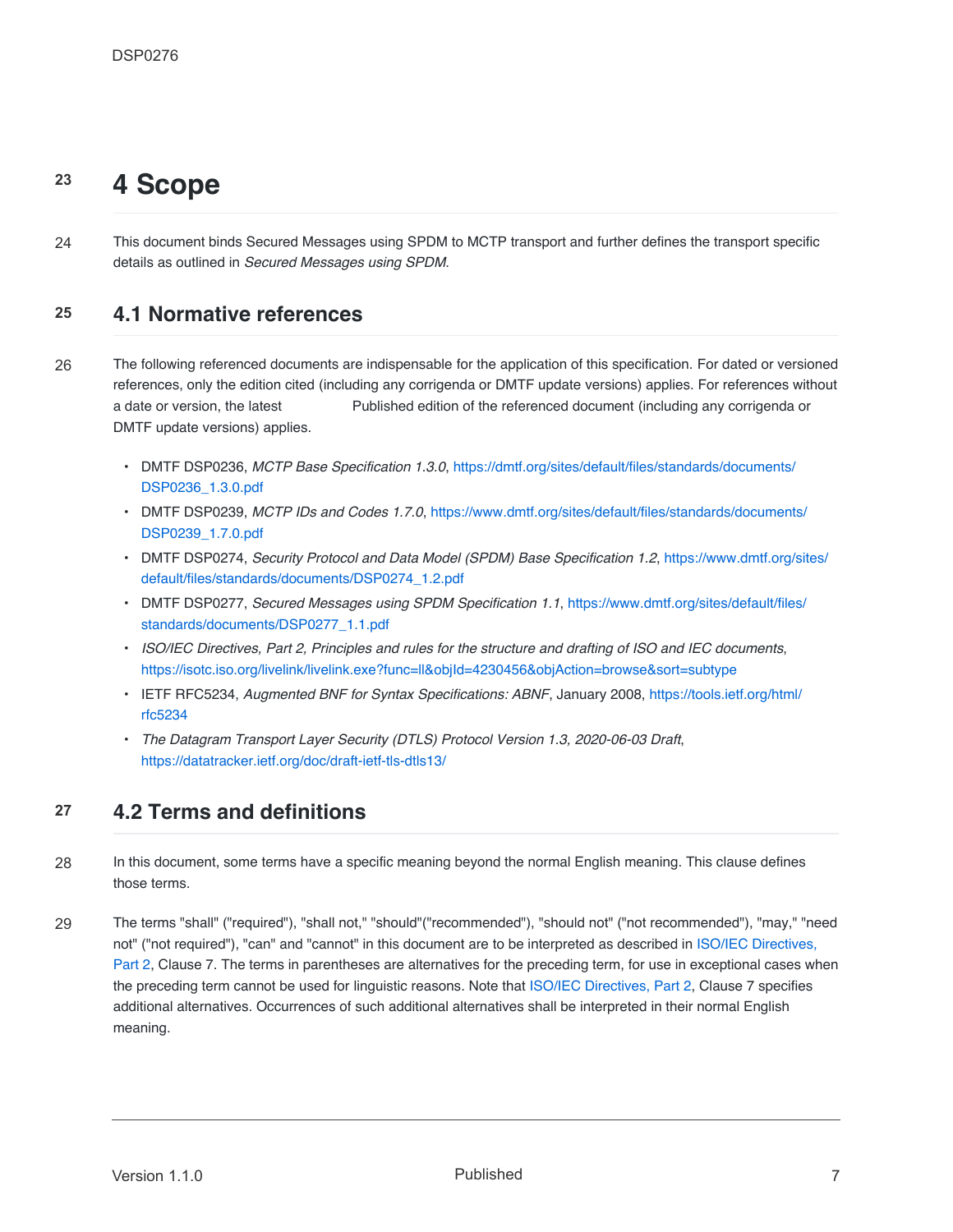- 30 The terms "clause," "subclause," "paragraph," and "annex" in this document are to be interpreted as described in [ISO/IEC Directives, Part 2,](#page-6-3) Clause 6.
- 31 The terms "normative" and "informative" in this document are to be interpreted as described in [ISO/IEC Directives,](#page-6-3) [Part 2,](#page-6-3) Clause 3. In this document, clauses, subclauses, or annexes labeled "(informative)" do not contain normative content. Notes and examples are always informative elements.
- 32 The terms that [DSP0236,](#page-6-4) [DSP0239](#page-6-5), and [DSP0274](#page-6-6) define also apply to this document.

### <span id="page-7-0"></span>**33 4.3 Symbols and abbreviated terms**

34 The abbreviations or notations defined in [DSP0236](#page-6-4), [DSP0239,](#page-6-5) [DSP0277](#page-6-7), and [DSP0274](#page-6-6) apply to this document.

### <span id="page-7-1"></span>**35 4.4 Binding Information**

36 This version of this specification binds to these versions of *Secured Messages using SPDM* specification ([DSP0277](#page-6-7)):

- Version 1.0.0 and all 1.0 errata versions
- Version 1.1.0 and all 1.0 errata versions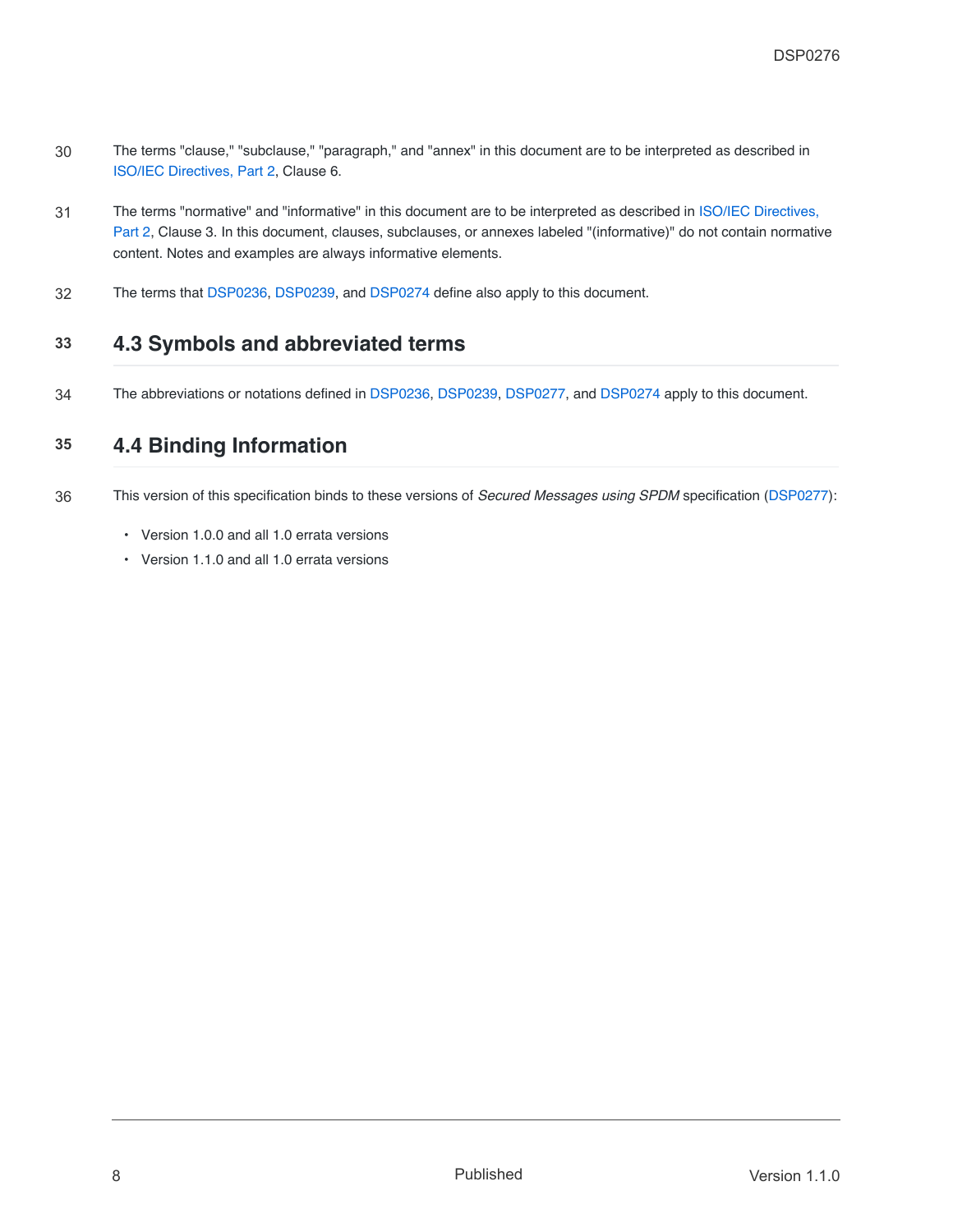## <span id="page-8-0"></span>**<sup>37</sup> 5 Secured messages over MCTP**

38 To transport Secured Messages over MCTP, this specification utilizes the *Secured Messages using SPDM* specification ([DSP0277](#page-6-7)), version 1.0. The secured message format, as defined by [DSP0277,](#page-6-7) becomes the message payload in MCTP message type 6, as illustrated, at a high level, in the [Secured Message over MCTP](#page-8-1) figure.

<span id="page-8-1"></span>39 **Secured Message over MCTP**

40



41 The Partial Sequence Number field is the Sequence Number field described in [DSP0277](#page-6-7). The Partial Sequence Number field shall be two bytes in length and shall contain the lower 16 bits of the Sequence Number. The field presence requirement for Partial Sequence Number shall always be present for Encryption and Message Authentication or Message Authentication Only sessions.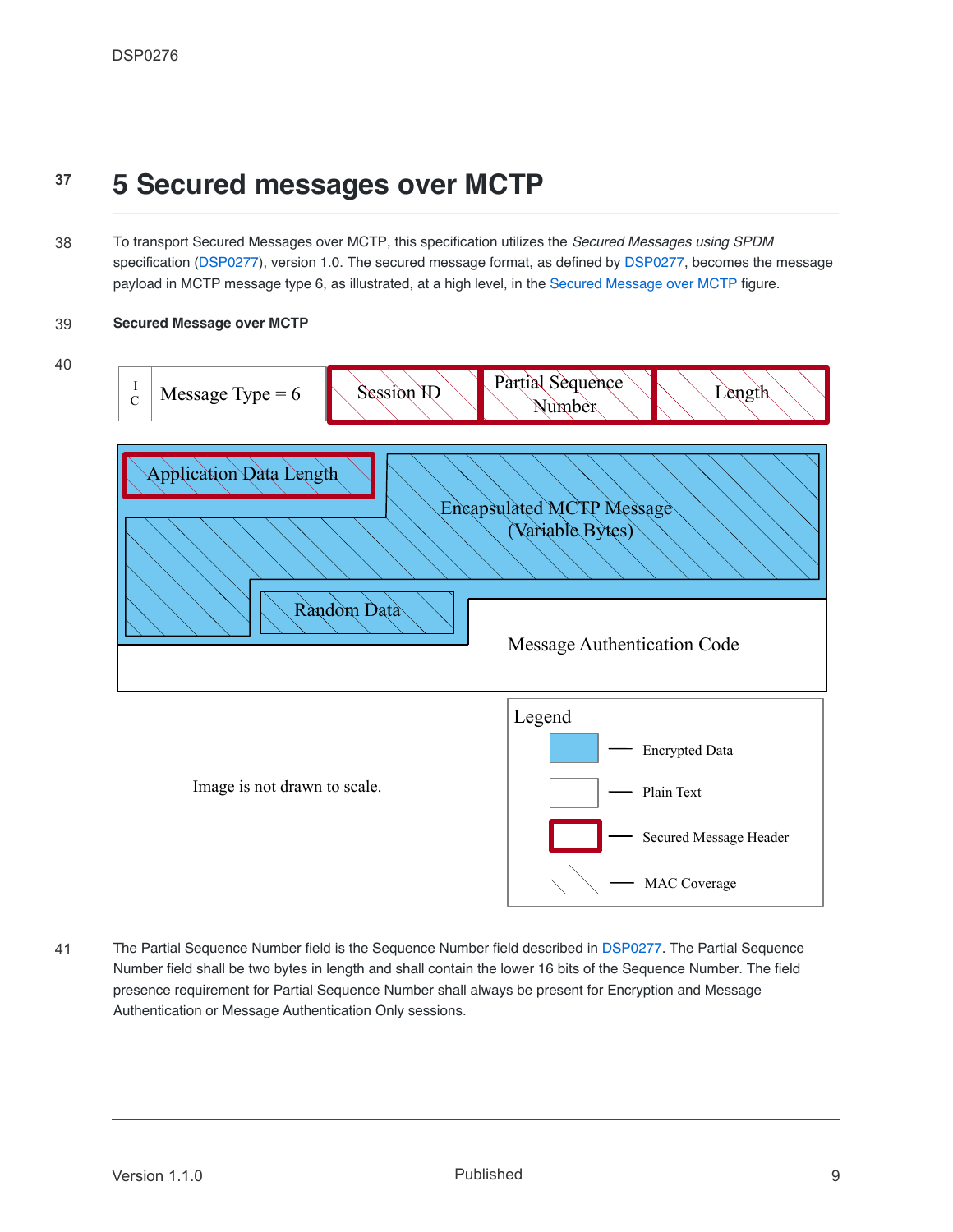#### <span id="page-9-0"></span>**42 5.1 Sequence number**

- 43 The sequence number shall be the full width as described in [DSP0277.](#page-6-7) Because only the lower 16 bits of the sequence number is transmitted in the Partial Sequence Number field, the upper 48 bits of the sequence number shall be internally tracked.
- 44 Because part of the sequence number is transmitted, there may be additional actions that the receiver of the data needs to take. To avoid replay attacks, the receiver of a Secured Message should discard messages with sequence numbers that have already been successfully authenticated and decrypted. See [DTLS 1.3](#page-6-8) for further guidance.

### <span id="page-9-1"></span>**45 5.2 MCTP encapsulated format**

- 46 To allow any MCTP message to utilize Secured Messages, this specification encapsulates any MCTP message type other than type 6. This specification shall prohibit message type 6 to be encapsulated. This is analogous to selfencapsulation, which has no meaningful use case.
- 47 In the figure, the MCTP encapsulated data is the Secured Message's application data in MCTP context and it shall be concatenated in the following order: E-IC, Encapsulated Message Type, and Encapsulated Message Type Specific Data. The encapsulated MCTP message type shall not be message type 6.
- 48 The IC bit for message type 6 shall be zero.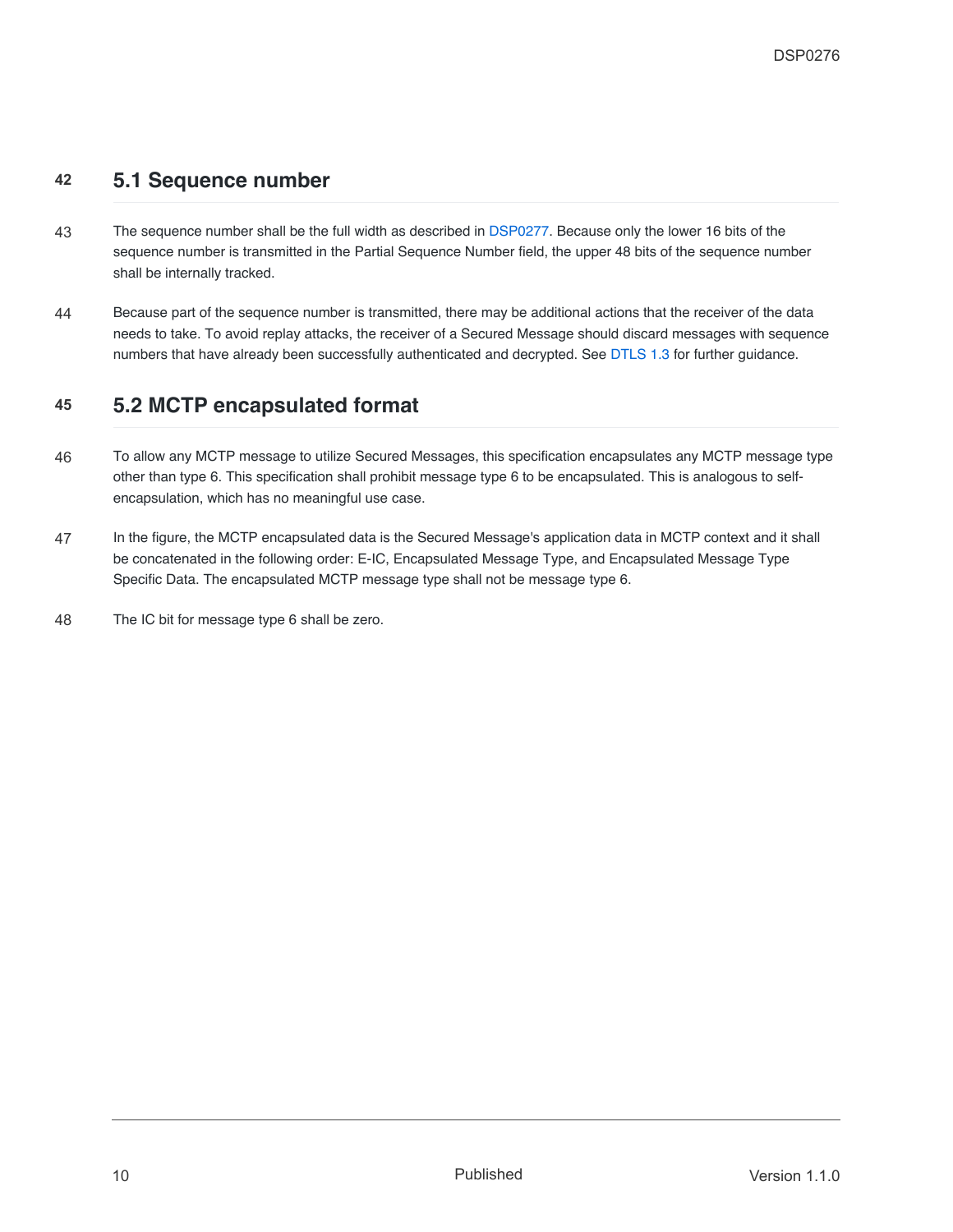# <span id="page-10-0"></span>**<sup>49</sup> 6 Transport requirements or allowances**

50 This clause and subclauses describe the various requirements or flexibility allowed at the MCTP transport layer.

### <span id="page-10-1"></span>**51 6.1 Transmission retries**

52 The MCTP transport should retry the transmission of MCTP message to ensure reliable delivery or reception of an MCTP message.

### <span id="page-10-2"></span>**53 6.2 Certain SPDM message allowances**

54 To take full advantage of asynchronous and bidirectional communication, as allowed by MCTP, both KEY\_UPDATE and HEARTBEAT may be sent directly from an SPDM Responder without any other assistance such as a sideband alerting mechanism or SPDM's GET\_ENCAPSULATED\_REQUEST mechanism. This allowance shall only apply during the Application Phase of a secure session.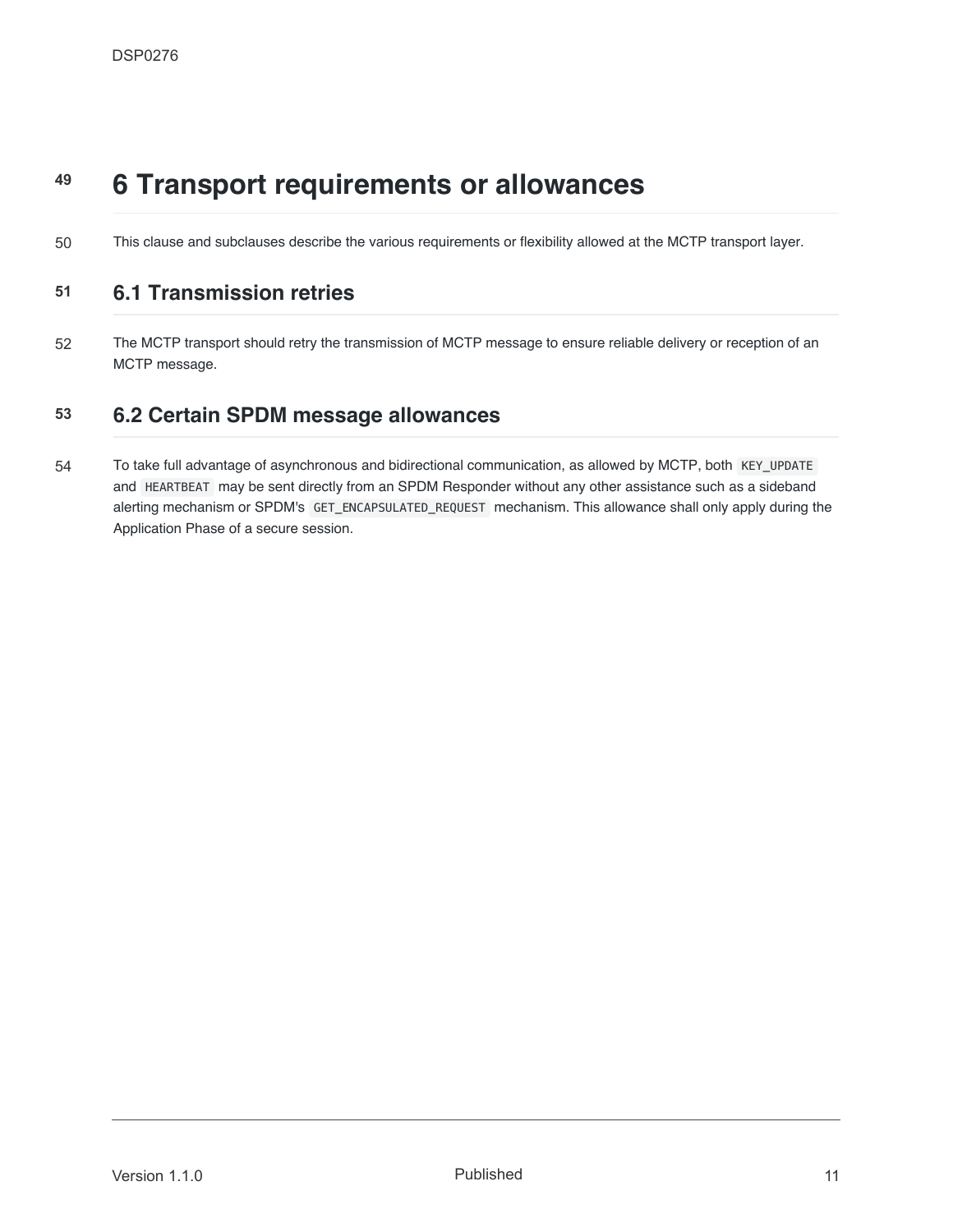# <span id="page-11-0"></span>**<sup>55</sup> 7 ANNEX A (informative) change log**

### <span id="page-11-1"></span>**56 7.1 Version 1.0.0 (2020-09-18)**

• Initial release

## <span id="page-11-2"></span>**57 7.2 Version 1.1.0 (2022-02-28)**

• Allowed binding to Secure Messages using SPDM specification version 1.1 in [Binding information](#page-7-1).

• Change header level for Annex A and Bibliography.